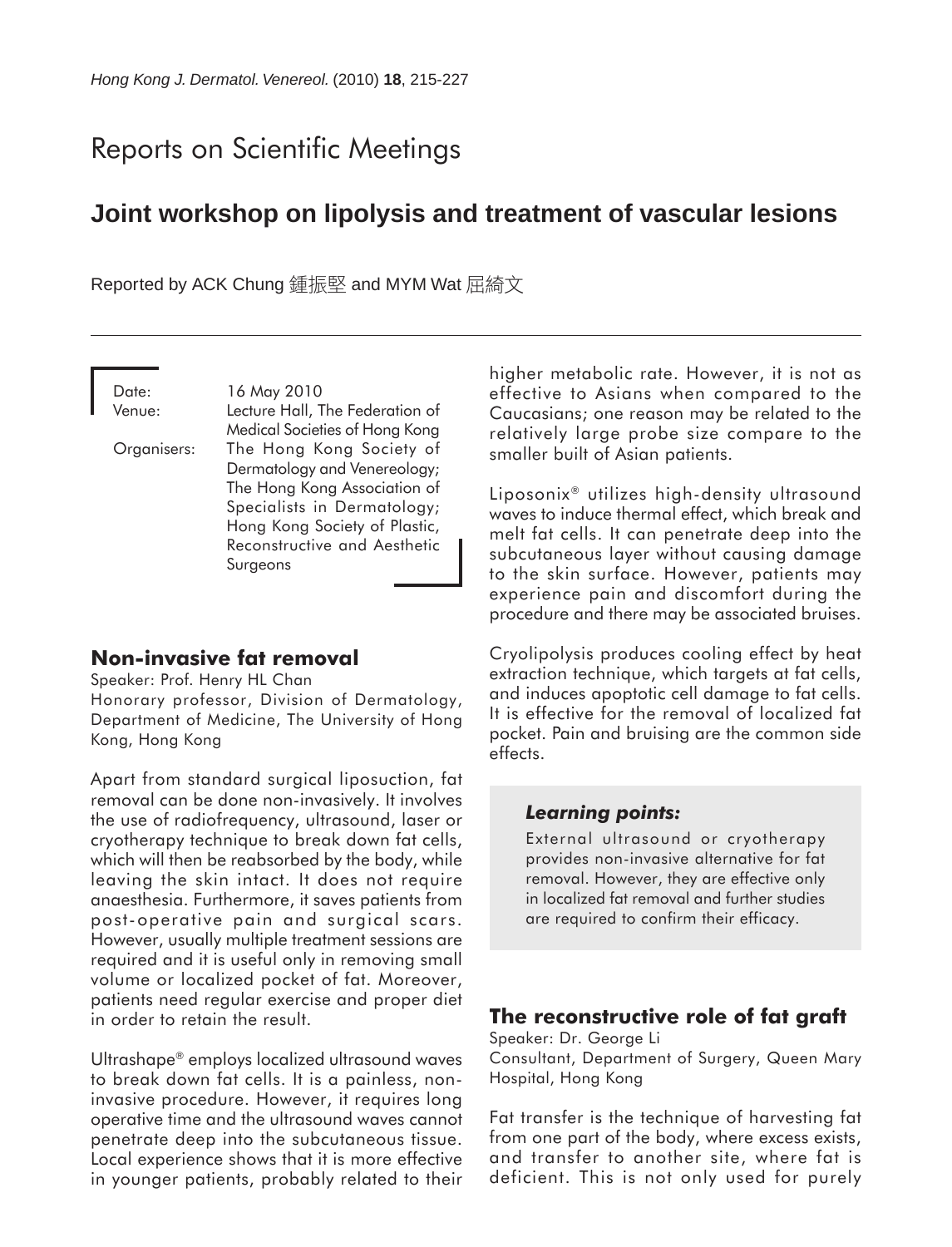aesthetic purposes, but is also used for restoration of defect secondary to a variety of connective tissue diseases, congenital defects or iatrogenic defects after operation.

The fat transfer process includes harvesting of fat from the donor site using large-bore needle or liposuction cannula under local anaesthesia. The fat emulsion is then centrifuged, excessive fluid or blood removed and re-injected to the recipient site.

It has been used in a variety of diseases like post-craniotomy, lupus panniculitis, Perry-Romberg syndrome, enophthalmos, ectropion, burn scar and breast augmentation with promising results.

Advantage of autologous fat transfer is that it is free from rejection. Fat graft is more than just a filler. It contains not only fat cells, but also stem cells and various growth factors. Hence, it not only restores the contour, but also the texture and elasticity of tissue. Moreover, fat transfer can be done under local anaesthesia and save patients from major reconstructive operation. Complications include bruising and skin necrosis over the donor site and transient nerve palsy due to liposuction procedures. Graft survival is also highly variable, which ranges from 10-80%, depending on the surgical and injection technique. Smoking has major detrimental effect on graft survival. Reabsorption of fat graft makes multiple treatment sessions necessary.

## *Learning points:*

Autologous fat grafting is a promising way of restoring defect in contour and texture in a minimally-invasive manner. Smoking should be avoided to enhance graft survival.

## **Liposuction – an overview**

Speaker: Dr. Lung-kwan Ng Plastic surgeon, private practice, Hong Kong

Liposuction, also known as lipoplasty, is the surgical removal of fat. However, it is not an alternative to dieting and exercise in weight reduction.

There are various treatment modalities for liposuction: suction-assisted lipoplasty (SAL), internal ultrasound-assisted lipoplasty (IUAL), power-assisted lipoplasty (PAL), external ultrasound-assisted lipoplasty (EUAL) and laserassisted lipoplasty (LAL).

Wet liposuction is the most commonly used technique. Klein solution, which contains epinephrine to constrict blood vessels, lignocaine as a local anaesthetic, sodium bicarbonate and normal saline, is injected into the subcutaneous layer. This fluid creates room between fatty tissue, muscle and neurovascular bundles for cannulation. Despite a potentially large volume of lignocaine is injected into the tissue, most of the solution is sucked out eventually and systemic side effects of lignocaine is rare.

SAL is the most traditional way of liposuction. Small incisions just larger than the cannula size are made around the joint or skin folds. The surgeon will push and pull the cannula along the subcutaneous layer to break the fat cells and draw them out. However, this method requires a lot of manipulations and is difficult for a large area of fat removal. IUAL utilizes specialized cannula which transmits ultrasound vibrations into subcutaneous layer. The vibrations will break down and emulsify the fat cells, making it easier to be sucked out. It is good for large volume of fat removal and over fibrous area like the back. However, it requires long operation time, and is associated with seroma formation, skin necrosis and peripheral nerve injury. Third generation ultrasound machine, VASER® Lipo system, uses pulsed energy delivery system and a specialized probe. This reduces the energy delivered and hence decreases the risk of thermal injury. PAL uses specialized cannula which makes reciprocating motion to break up the fat instead of manual movement by surgeons. Hence, it is more efficient in handling large volume of fat removal with less neurovascular bundle damage or seroma formation. However, it is a quite noisy procedure.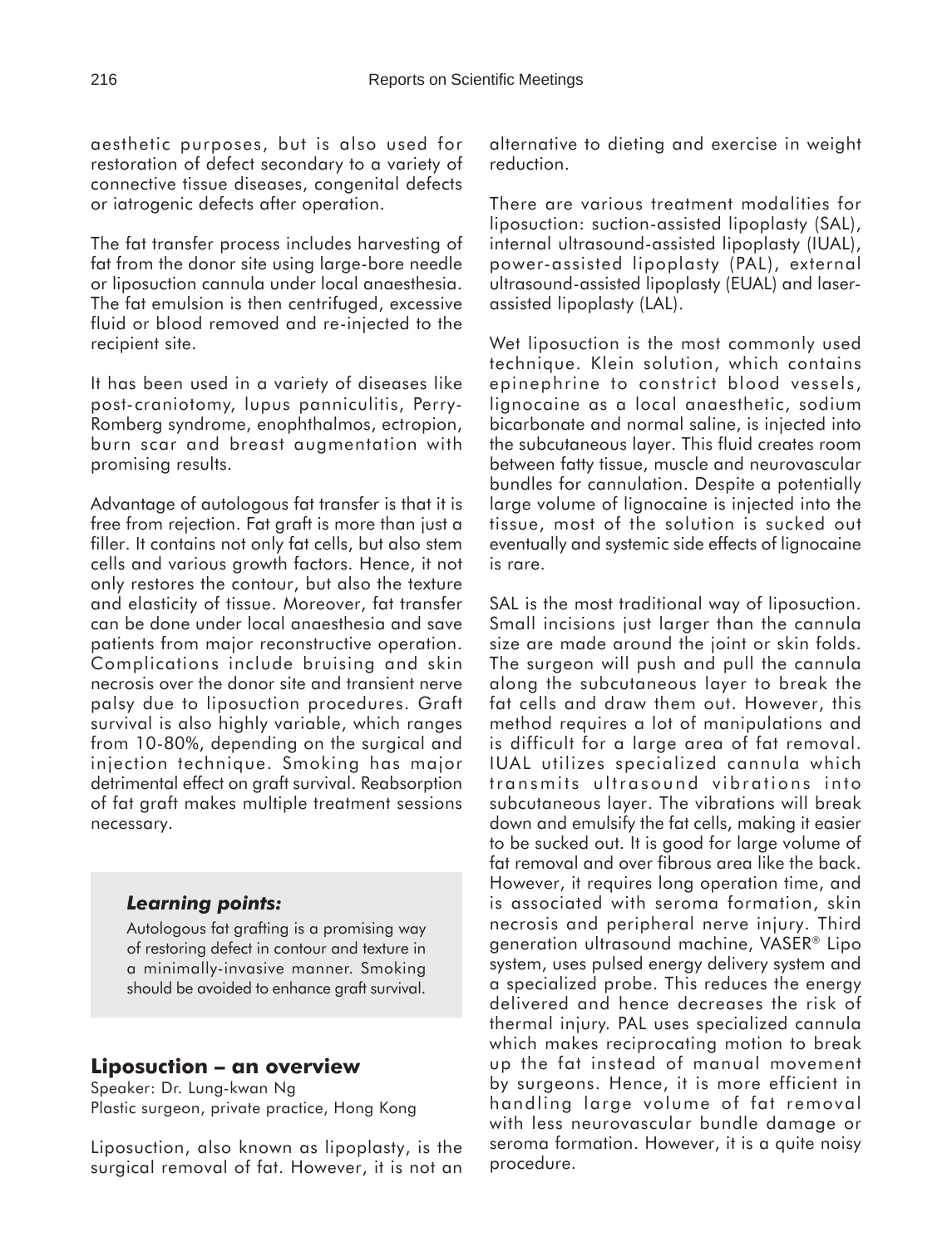EUAL makes use of external ultrasound probe on skin surface without cannulation. It is free from surgical incision, injection of fluid, pain and post-operative seroma or haematoma. However, it depends on self reabsorption of the fat emulsion and its efficacy still remains controversial. LAL makes use of thermal energy from laser to break the fat cells and coagulate blood vessels at the same time. Laser of the 1440 nm wavelength has the highest efficacy for fat tissue.

## *Learning points:*

For small volume of liposuction, noninvasive EUAL is recommended. While for medium volume, LAL 1440 nm is preferred. However, PAL, IUAL or VASER® Lipo system are more suitable for large volume of fat removal.

## **Power assisted – liposuction**

Speaker: Dr. Ming-shiaw Cheng Plastic surgeon, private practice, Hong Kong

Ultrasound-assisted liposuction utilizes highpitch ultrasound waves to liquefy fat cells before they are removed. It is easier to manipulate and causes less neurovascular damage than the traditional suction-assisted liposuction. However, older generation ultrasonic liposuction technique was associated with higher risk of burns, blistering, scarring and seroma due to the high thermal energy created.

Third generation ultrasonic liposuction technique, VASER® Lipo system, produces a more efficient, precise sculpturing of body with less adverse effect. VASER® Lipo system uses smaller grooved probes, which allow higher frequency delivered at a precise target. Hence, it is more tissue specific and induces less collateral damage. Moreover, vibration waves can be delivered in a pulsed manner. It greatly reduces the amount of energy and hence reduces the thermal damage.

VASER® Lipo system can remove large volume of fat safely and efficiently. Also it is good for more fibrotic area like the back. There is also less damage to the vessels resulting in less blood loss and bruising. Complications include infection, bruising or burn at entry sites, seroma, residual skin laxity, contour irregularity and deep vein thrombosis. Early ambulation, compression garment and antibiotics prophylaxis can help to reduce these complications.

## *Learning points:*

With the advance in technology of ultrasound-assisted liposuction, large amount of fat can be removed safely and efficiently. However, dieting and exercise are still essential elements for weight reduction.

## **Medical treatment of vascular lesions**

Speaker: Prof. Godfrey CF Chan

Professor, Department of Paediatrics & Adolescent Medicine, The University of Hong Kong, Hong Kong

Infantile haemangioma is the most common tumour in infancy and it is more prevalent in Caucasian, female, fair skin and premature infant with  $<$ 1.5 kg birth weight. Infantile haemangiomas are benign vascular neoplasms that have three clinical phases including the proliferation, stabilization and regressing phases. During the proliferative phase in the neonatal period or in early infancy, endothelial cell proliferation is responsible for the enlargement of infantile haemangiomas. Finally, evolution occurs and most infantile haemangiomas are clinically resolved by the year of nine.

Eighty percent of infantile haemangiomas are solitary. Sixty percent of cutaneous haemangiomas occur in the head and neck region, 25% on the trunk, and 15% on the extremities. Haemangiomas can also occur in extracutaneous sites, including the liver, gastrointestinal tract, larynx, central nervous system, thymus, spleen, pancreas, gall bladder, lymph nodes, lung, urinary bladder, and adrenal glands.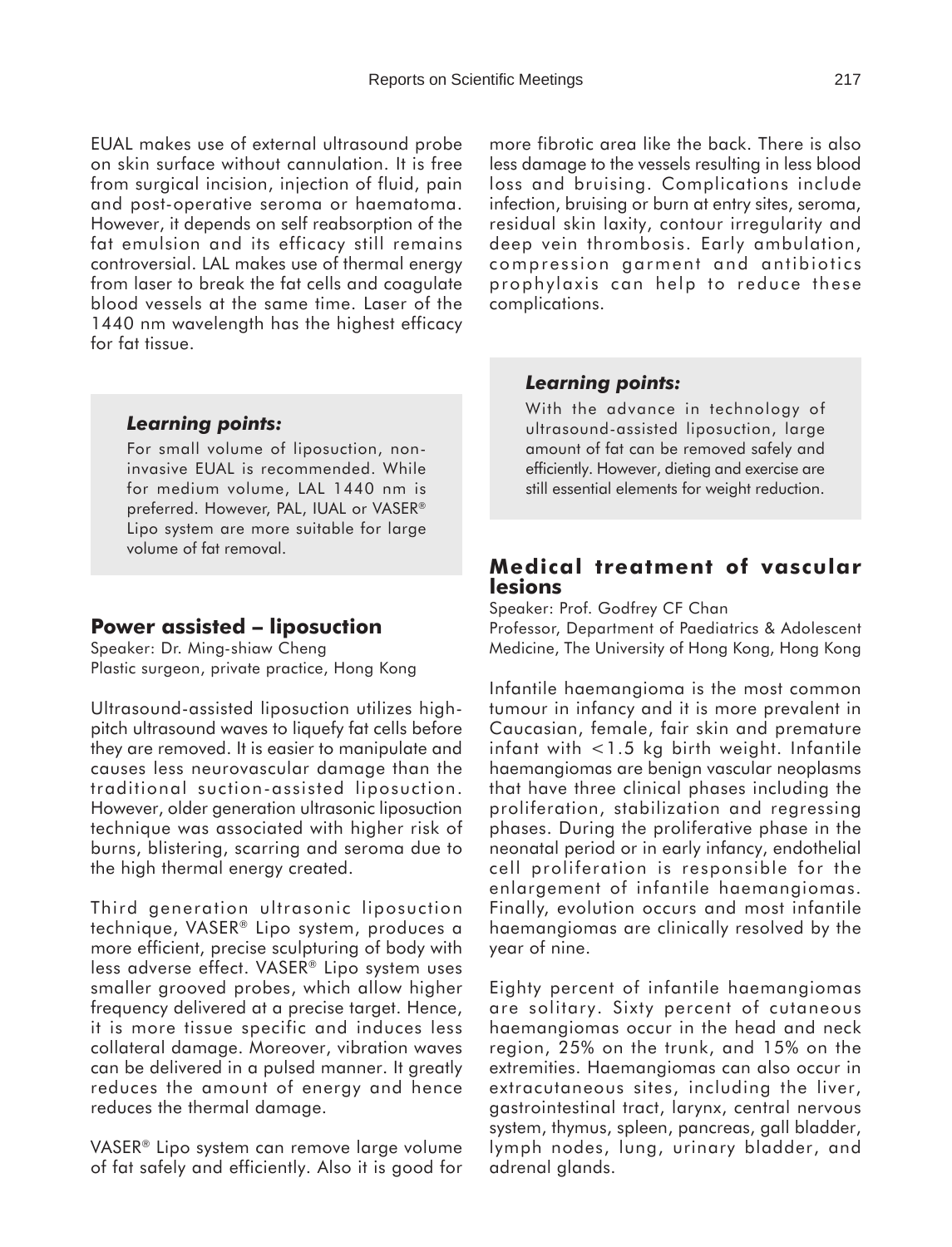On physical examination, when there are more than three clinical lesions, we need to look for any visceral involvement by abdominal ultrasound. Moreover, one should look out for hypothyroidism by checking thyroid function test, performing magnetic resonance imaging of the spine to rule out spinal dysraphism and measuring platelet count to screen for Kasabach-Meritt syndrome.

The vast majority of infantile haemangiomas do not require any medical or surgical interventions. Absolute indications for treatment include airway and eye involvement, auditory canal obstruction, high output heart failure (especially when large haemangioma is present in the liver), and decreased platelet count. Relative indications for intervention include facial involvement, bleeding, ulcer and pain.

There are numerous medical treatment options for infantile haemangioma. Steroid is only effective in the proliferating phase. And its mechanisms of action include vasoconstriction, inhibition of angiogenesis and a decrease in mast cell production. Steroid can be given intralesionally and orally with a suggested dose of 0.5-5 mg/kg/day. Propranolol has vasoconstrictive effects and it inhibits angiogenesis. Side effects include hypoglycemia, bradycardia and decrease blood pressure. It can be given at 2 mg/kg/day in four divided dose. Interferon- $\alpha$  is indicated in life – threatening condition. However, up to 20% of patients receiving interferon-a may develop irreversible spastic diplegia. Vincristine can be given in life threatening condition or in case of massive growth, but close monitoring of neurological side effects is needed.

#### *Learning points:*

Infantile haemangioma is the most common tumour in infancy and there are numerous treatment options available. Propranolol is increasingly popular as the first line treatment and we need to be aware of its side effects like hypoglycaemia, bradycardia and hypotension.

## **Surgical treatment of vascular lesions**

Speaker: Prof. Andrew Burd

Professor, Division of Plastic, Reconstructive and Aesthetic Surgery, Department of Surgery, The Chinese University of Hong Kong, Hong Kong

As practicing doctors, we need to have careful history and physical examination to differentiate amongst different types of vascular lesions.

Most haemangiomas do not require treatment. Indications for early intervention are primarily functional, such as obstruction of vision or airway. Uncontrolled bleeding and pain caused by an ulcerated haemangioma may also be an indication for intervention. Facial haemangiomas, especially aggressive, rapidly spreading haemangiomas, may necessitate early pharmacologic or surgical intervention to decrease the long-term aesthetic deformity. Very large haemangiomas may be associated with platelet trapping, thus requiring early intervention. Parental concerns and psychosocial effects of the deformity on the growing child should also be taken into consideration on deciding whether early treatment would be given or not.

Unlike haemangioma, capillary malformations do not undergo spontaneous involution and it enlarges with the child's growth.

## *Learning points:*

Detailed history and physical examination are needed to distinguish amongst different types of vascular lesions. Also, aesthetic and psychological aspects of patients and relatives need to be considered in patient's management.

## **Laser treatment of vascular lesions in Asia**

Speaker: Prof. Henry HL Chan

Honorary professor, Division of Dermatology, Department of Medicine, The University of Hong Kong, Hong Kong

Asian patients, having more melanin in the epidermis, are at higher risk for side effects like